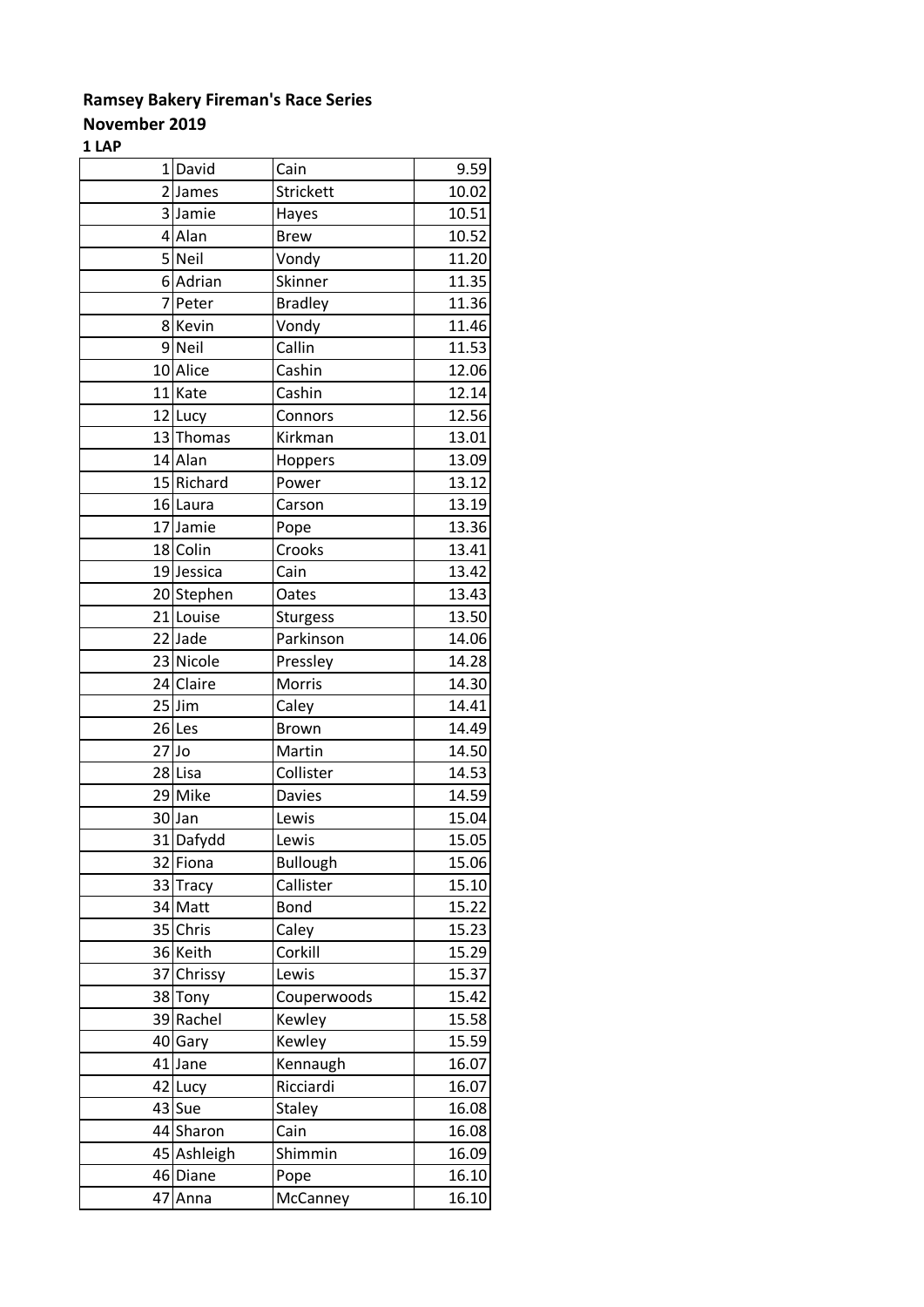#### **November 2019**

|    | 48 Sarah     | Sweeney          | 16.17 |
|----|--------------|------------------|-------|
|    | 49 Hannah    | <b>Taplin</b>    | 16.25 |
|    | 50 Michael   | McKiernan        | 16.31 |
|    | 51 Francesca | Hinstridge       | 16.56 |
| 52 | Ann          | Osborn           | 17.01 |
|    | 53 Kerry     | Thompson         | 17.01 |
|    | 54 Ruth      | Ward             | 17.03 |
|    | 55 Gemma     | Mathieson-Nelson | 17.08 |
|    | 56 Katie     | Kelly            | 17.14 |
| 57 | Andrew       | Kelly            | 17.15 |
|    | 58 Maura     | Kelly            | 17.16 |
|    | 59 Geoffrey  | Hall             | 17.36 |
|    | 60 Anne      | Crellin          | 17.36 |
|    | 61 Karen     | Gadsby           | 17.38 |
| 62 | Sue          | Penton           | 17.39 |
|    | 63 Viv       | <b>Bridson</b>   | 17.39 |
|    | 64 Voirrey   | Cain             | 17.42 |
|    | 65 Carol     | Roy              | 17.56 |
|    | 66 Annabel   | Forgie           | 17.56 |
| 67 | Denise       | Walton           | 17.58 |
|    | 68 Clare     | Gelder           | 18.07 |
|    | 69 Donna     | Jamieson         | 18.14 |
|    | 70 Samantha  | Callister        | 18.27 |
|    | 71 James     | <b>Bennett</b>   | 18.27 |
|    | 72 Michael   | Spooner          | 18.39 |
|    | 73 Nicola    | Gallagher        | 19.06 |
|    | 74 Sarah     | Stephenson       | 19.07 |
|    | 75 Maria     | Johnston         | 19.38 |
|    | 76 Helen     | Teare            | 19.47 |
| 77 | Sally        | Hynes            | 20.15 |
|    | 78 Louisa    | Edgecox          | 20.29 |
|    | 79 Leanne    | Miller           | 22.30 |
|    | 80 Nicola    | Dycher           | 22.56 |
|    |              |                  |       |

**3 Lap**

.

|    | Ollie     | Lockley     | 25.27 |
|----|-----------|-------------|-------|
|    | 2 Alan    | Corlett     | 26.35 |
| 31 | Orran     | Smith       | 26.46 |
|    | 4 Andy    | Nash        | 27.55 |
|    | 5 Rachael | Franklin    | 27.59 |
| 61 | Jamie     | Newton      | 28.24 |
|    | 7 Michael | Garrett     | 28.43 |
|    | 8Joseph   | <b>Bond</b> | 29.24 |
| ٩l | Luke      | Phair       | 29.48 |
|    | 10 Adam   | Huxham      | 31.10 |
|    | 11 Ste    | Downward    | 31.17 |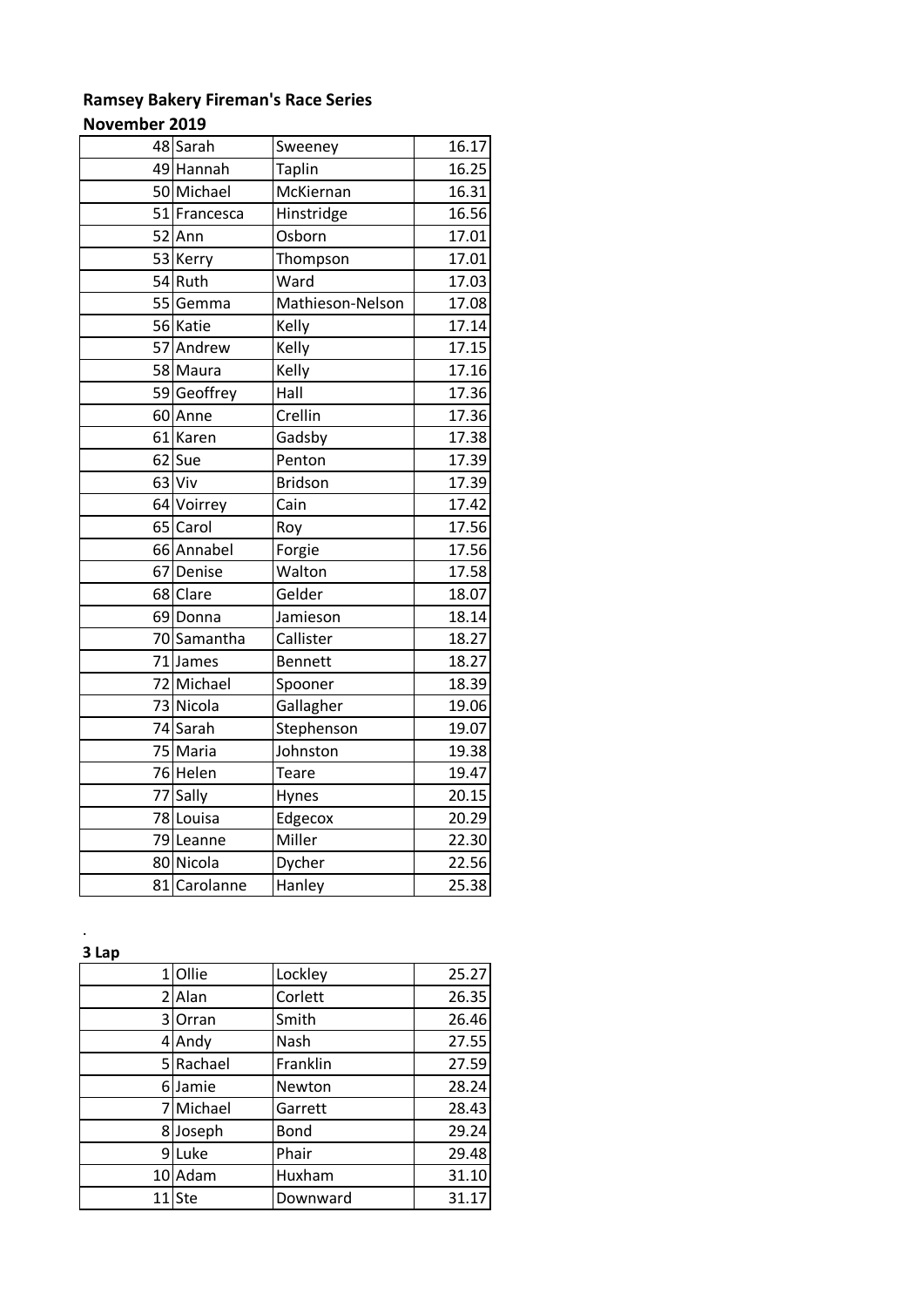### **November 2019**

| 12 Oliver   | <b>Blackwell</b> | 31.18 |
|-------------|------------------|-------|
| 13 Neil     | <b>Brogan</b>    | 31.22 |
| 14 Nigel    | <b>Beattie</b>   | 31.31 |
| 15 Matt     | Callister        | 31.43 |
| 16 Jayden   | Fayle            | 31.43 |
| 17 Darren   | Hudgeon          | 31.55 |
| 18 Andrew   | Falconer         | 32.02 |
| 19Joel      | Smith            | 32.11 |
| 20 Eleanor  | <b>Miklos</b>    | 32.13 |
| 21 Geoffrey | Rice             | 32.15 |
| 22 Troy     | Thextan          | 32.28 |
| 23 Cameron  | Comley           | 32.49 |
| 24 Phoebe   | Coates           | 33.04 |
| $25$ Sam    | Quilleash        | 33.08 |
| 26 Lorna    | Spiers           | 33.30 |
| $27$ Tim    | Quayle           | 33.32 |
| 28 Joseph   | Ricciardi        | 33.40 |
| 29 Jamie    | <b>Brew</b>      | 33.49 |
| 30 James    | Moffett          | 33.55 |
| 31 Peter    | Callin           | 34.06 |
| 32 Gail     | Griffiths        | 34.21 |
| 33 Rebecca  | Reynolds         | 34.27 |
| 34 Daniel   | Phair            | 34.37 |
| 35 Claire   | Sproule-Craine   | 35.12 |
| 36 Sally    | Walker           | 35.14 |
| 37 Tufty    | Nash             | 35.22 |
| 38 Alison   | King             | 35.46 |
| 39 Paraic   | O'Dowd           | 36.10 |
| 40 Phil     | Littlejohns      | 36.17 |
| 41 David    | Walker           | 36.19 |
| 42 John     | Sansom           | 36.20 |
| 43 Steve    | <b>Davies</b>    | 36.30 |
| 44 Andy     | Page             | 36.31 |
| 45 Dawn     | Atherton         | 36.36 |
| 46 lan      | Ronan            | 36.37 |
| 47 Paul     | Carine           | 37.05 |
| 48 Kathy    | Lane             | 37.06 |
| 49 Jonathon | <b>Bradley</b>   | 37.17 |
| 50Julian    | Corlett          | 37.18 |
| 51 David    | Craine           | 37.19 |
| 52 David    | McCallum         | 37.19 |
| 53 Rebekah  | Snell            | 37.27 |
| 54 Niamh    | Goddard          | 37.28 |
| 55 Tristan  | Kewley           | 37.31 |
| 56 Bernie   | Johnson          | 37.38 |
| 57 Leigh    | Kennaugh         | 37.44 |
| 58 Jessica  | <b>Bryan</b>     | 38.08 |
| 59 Becky    | Watterson        | 38.38 |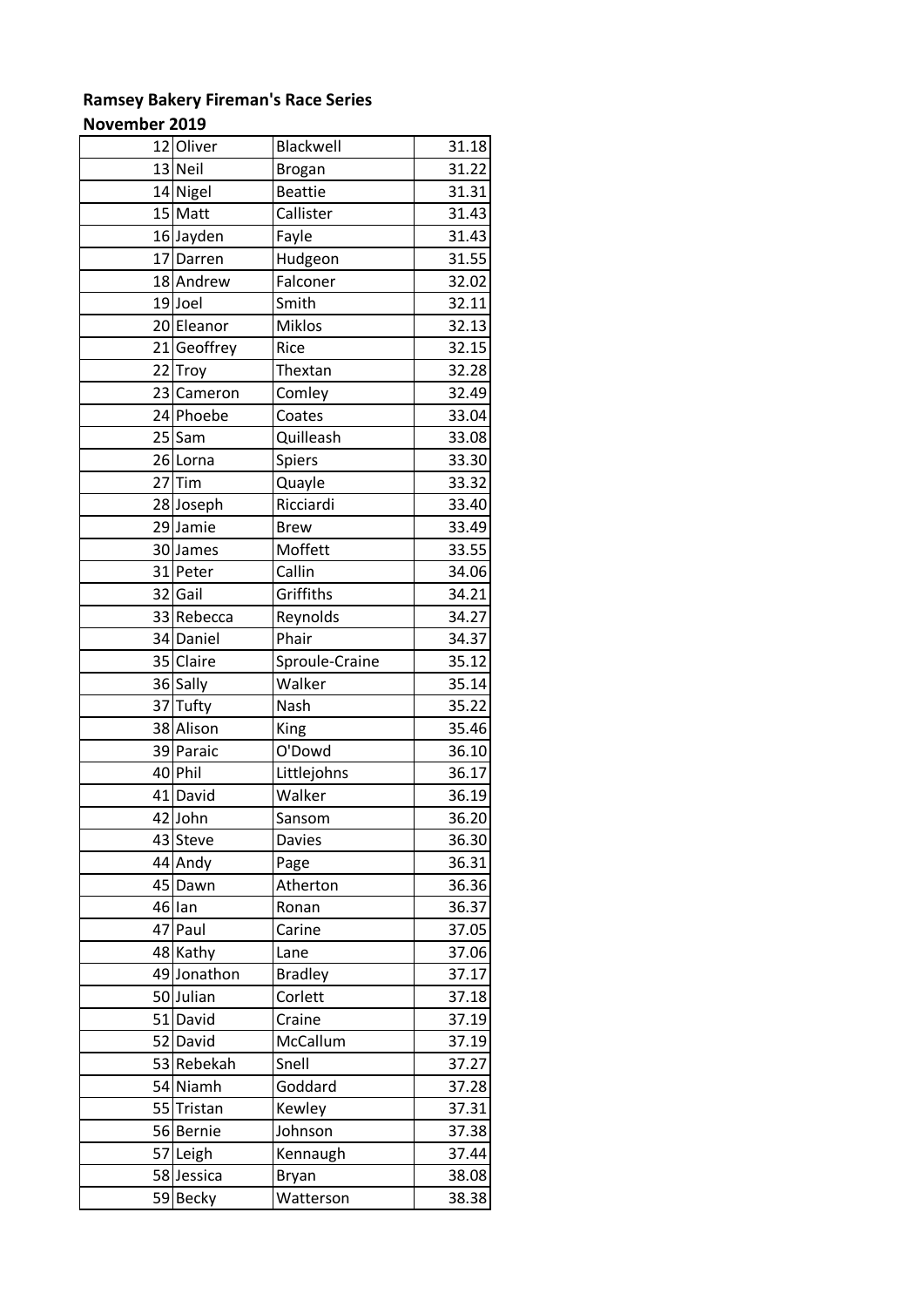### **Ramsey Bakery Fireman's Race Series November 2019**

|    | 60 Danny     | Rice          | 38.41 |
|----|--------------|---------------|-------|
|    | 61 Ben       | Johnston      | 38.53 |
|    | 62 Gary      | Sherry        | 38.59 |
|    | 63 Shane     | Larkin        | 39.12 |
|    | 64llan       | Drake         | 39.14 |
|    | 65 Lawrence  | Dyer          | 39.16 |
|    | 66 Paul      | Craine        | 39.26 |
|    | 67 Caleb     | Schade        | 39.28 |
|    | 68 Joanne    | Schade        | 39.32 |
|    | 69 Mike      | Connors       | 39.41 |
|    | 70 Tabby     | Wright        | 39.48 |
|    | 71 Mario     | Ricciardi     | 39.57 |
|    | 72 Steve     | Willmott      | 40.24 |
|    | 73 Aaron     | Schade        | 40.29 |
|    | 74 Sarah     | Kinrade       | 41.48 |
|    | 75 Berti     | Convery       | 42.06 |
|    | 76 John      | Watterson     | 42.29 |
|    | 77 Dominic   | Winrow        | 42.34 |
|    | 78 Sarah     | Winrow        | 42.34 |
|    | 79 Jane      | Rose          | 42.52 |
|    | 80 Lucy      | Kinrade       | 42.52 |
|    | 81 Dave      | Corrin        | 43.06 |
|    | 82 Nikki     | Sharpe        | 43.08 |
|    | 83 Cameron   | Crabtree      | 43.08 |
|    | 84 lan       | Callister     | 43.12 |
|    | 85 Chris     | Dycher        | 43.30 |
|    | 86 Stephen   | Dorricott     | 43.31 |
| 87 | Sam          | Curphey       | 43.34 |
|    | 88 Jenna     | Smith         | 43.55 |
|    | 89 Callum    | <b>Staley</b> | 44.34 |
|    | 90 Kirree    | Potts         | 44.38 |
|    | 91 Janelle   | Quayle        | 44.40 |
|    | 92 Melanie   | Christian     | 45.20 |
|    | 93 Angie     | Robinson      | 46.02 |
|    | 94 Mark      | Davenport     | 46.08 |
|    | 95 Helen     | Kee           | 47.13 |
|    | 96 Sarah     | Morgan        | 47.46 |
|    | 97 Liam      | Reynolds      | 47.46 |
|    | 98 Matt      | Dugdale       | 48.05 |
|    | 99 Kirsty    | Finn          | 48.14 |
|    | 100 Michelle | Sherry        | 48.52 |
|    | 101 Nayara   | Figueira      | 49.02 |
|    | 102 Lianne   | Venables      | 49.26 |
|    | 103 Kathryn  | Lowey         | 49.26 |
|    | 104 Laura    | Bryan         | 49.37 |
|    | 105 Alan     | Pilling       | 50.19 |
|    | 106 Natalie  | Wiseman       | 51.16 |
|    | 107 Steph    | <b>Brew</b>   | 53.57 |